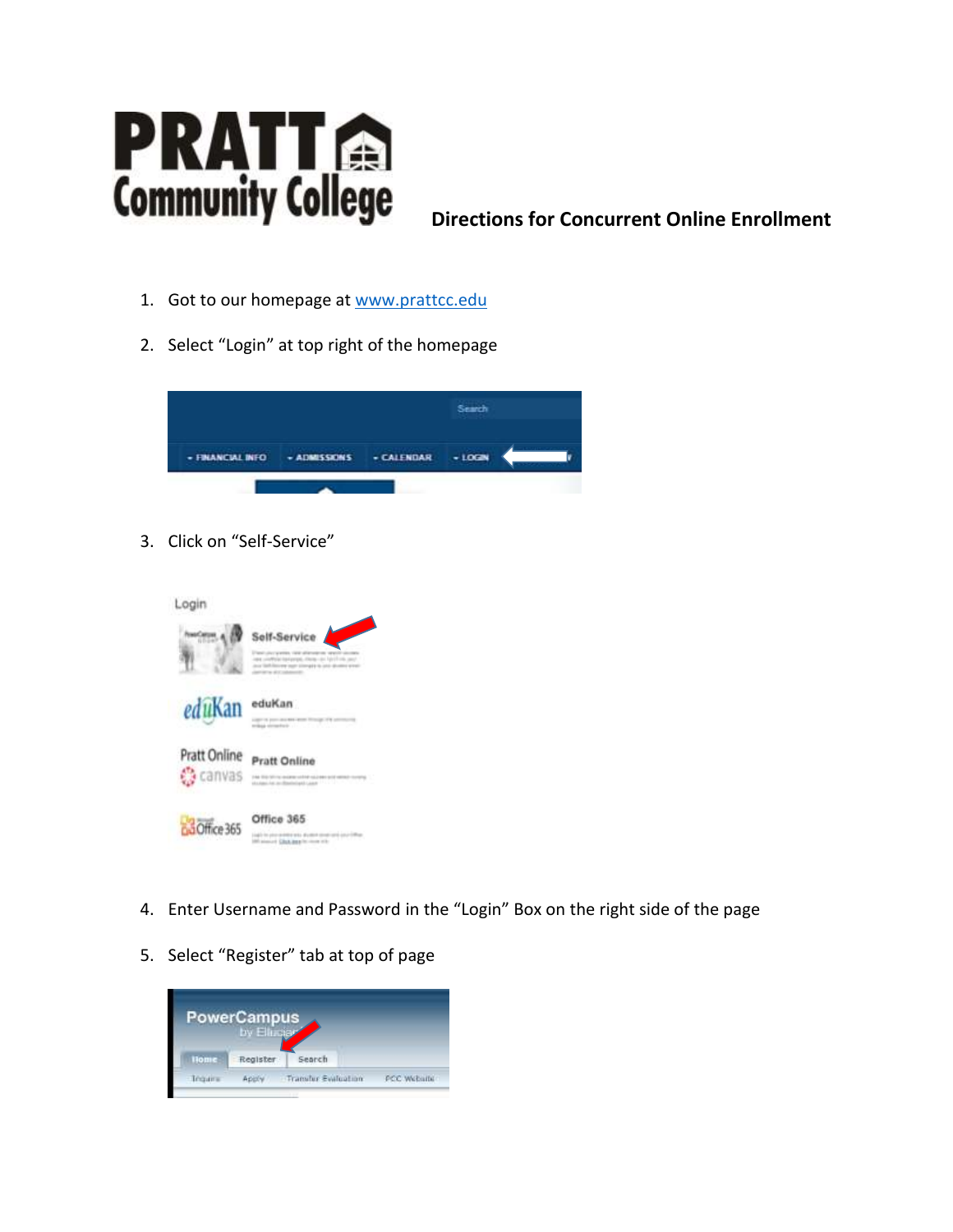6. Select "Traditional Courses"



7. Click on "Section Search" on the left hand menu



8. Select "Advanced Search"

| ection Sear X | Self-Service - Section Search - Google Chrome                                                 |                        |  |             |
|---------------|-----------------------------------------------------------------------------------------------|------------------------|--|-------------|
|               | https://selfservice.prattcc.edu/selfservice/Search/SectionSearch.aspx?loadcriteria=true&type= |                        |  |             |
|               | <b>Basic Search</b> >                                                                         | <b>Advanced Search</b> |  | <b>Back</b> |
|               | <b>Keywords</b>                                                                               | <b>Course Code</b>     |  |             |

- a. Click on "College" drop down, in the left column
	- i. Select your high school name if the course is taught by a teacher at your high school
	- ii. Select Online if you plan to take Online courses, or if your class will be offered on your campus but through a PCC Online course.
	- iii. \*\*\*All EduKan courses must be enrolled in through EduKan\*\*\*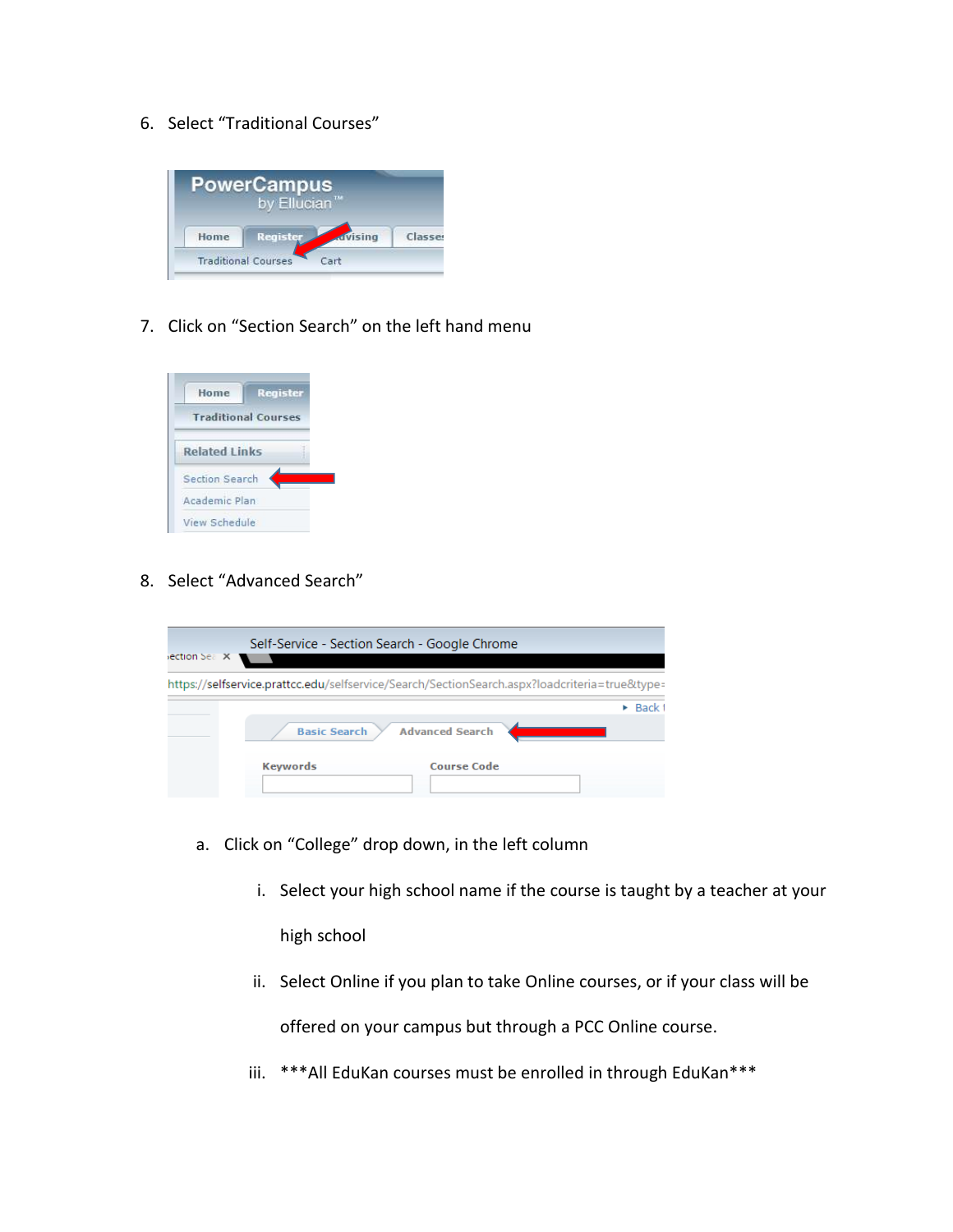- b. Click on "Population" drop down, in the right column
	- i. Select "High School Student"
- c. Scroll to bottom of page and click "Search"
- 9. Hover over "Period" option at top of page



a. Choose semester for which you are enrolling

10. Select class of your choice and click the "Add" button at the far right of the class listing

|              | Course                                                       | Date | <b>Session</b>                                          |  | Credits Fees Schedule                                                    | <b>Instructors Seats</b> | Available |     |
|--------------|--------------------------------------------------------------|------|---------------------------------------------------------|--|--------------------------------------------------------------------------|--------------------------|-----------|-----|
| $\mathbf{a}$ | Web Page Design<br>BUS201/Concurrent 5/23/2017<br>Partner/1K |      | 1/3/2017 - 2017 Spring 3,00<br>Semester<br>Main Session |  | MTWRF 8:54 AM -<br>9:44 AM; Kingman,<br>Kingman High<br>School, Room 200 | Cynthia<br><b>Austin</b> | 15 of 15  | Add |

- 11. Repeat Step 10 to select each course you want to take from the list provided.
- 12. When you have completed your enrollment selection, select "Proceed to Registration"

to be taken to your cart

|      |               |         | <b>Course Added</b> |                                                                                                       |  |
|------|---------------|---------|---------------------|-------------------------------------------------------------------------------------------------------|--|
|      | Date          | Session |                     | Course AGR132/Concurrent Online/1E was added to your shopping<br>cart for period 2017/1/Main Session. |  |
|      | $1/17/2017 -$ | 2017    |                     |                                                                                                       |  |
| 'ent | 5/11/2017     | Spring  |                     | Proceed to Registration                                                                               |  |